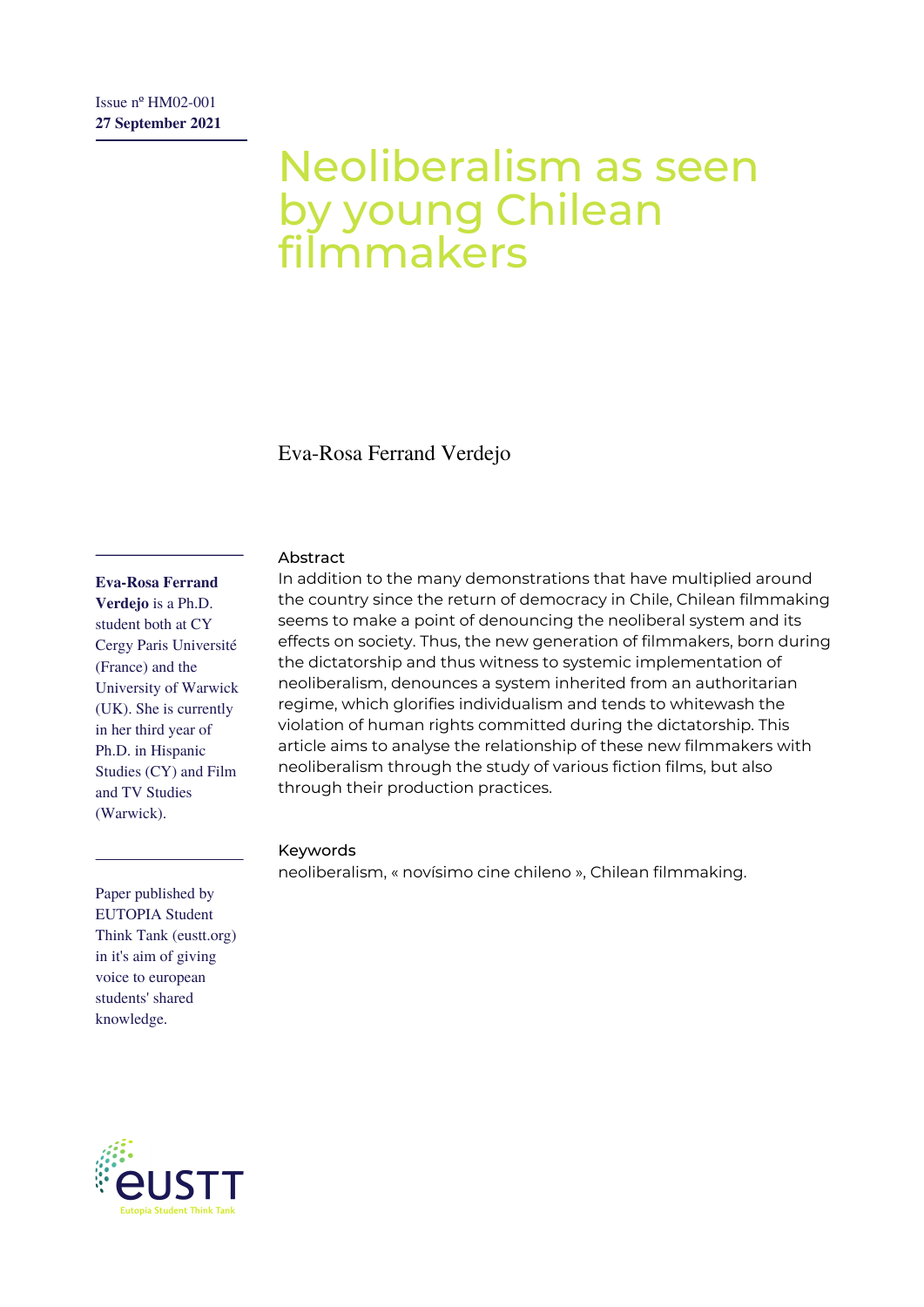### **Introduction**

Eager to leave behind its old reputation of a violent, authoritarian regime, the first Chilean democratic government took advantage of an unprecedented growth in the GDP to present Chile as a modern, stable, peaceful nation, where the violation of human rights was nothing more than an old memory. The country, before the coup of 1973, was stuck in its underdevelopment and in an economic crisis that seemed to never end, but it emerged from the dictatorship (1973-1990) transformed and allegedly reinforced. Milton Friedman even spoke of a « Chilean miracle » [1]. The neoliberal system, established at the beginning of the dictatorship and legitimated by the constitution of 1980, deeply transformed Chilean society, to such an extent that some researchers, such as Tomás Moulián or Manuel Gárate, spoke of a "capitalist revolution" [2].

In this work, I use the word "neoliberalism" as Michel Foucault used to, that is a "project of society" where the State facilitates the complete freedom of the market [3]. Beyond the economic reforms usually associated with neoliberalism, it is also and mostly a political and social project [4]. In other words, the neoliberal "revolution" not only implies consequences on every part of society, but also a radical transformation of the way of doing politics. As Naomi Klein points out in The Shock Doctrine, the implantation of neoliberalism in Chile went hand in hand with the establishment of a repressive system of terror, based on the systematic violation of the fundamental rights of thousands of citizens [5]. This double "innovation" of the military regime – the neoliberal system and the violation of human rights – gave way to what, in democracy, official history remembers as la teoría del empate – the theory of the draw: if the regime has murdered and tortured, it has also pulled Chile out of its underdevelopment. Such is the official discourse.

In 2019, a series of massive demonstrations shattered the image of a peaceful and stable Chile and claimed that neoliberalism is responsible for a social malaise that has only grown with time [6]. The young Chilean filmmakers (born during the dictatorship and thus witnesses of this "capitalist revolution") started foreseeing this malaise associated with neoliberalism since 2005, when critics identified the birth of a new generation of filmmakers: el novísimo cine chileno (the very new Chilean cinema) [7]. In this paper, I aim to analyse the bonds between these filmmakers and neoliberalism, a bond that can be seen in their films, but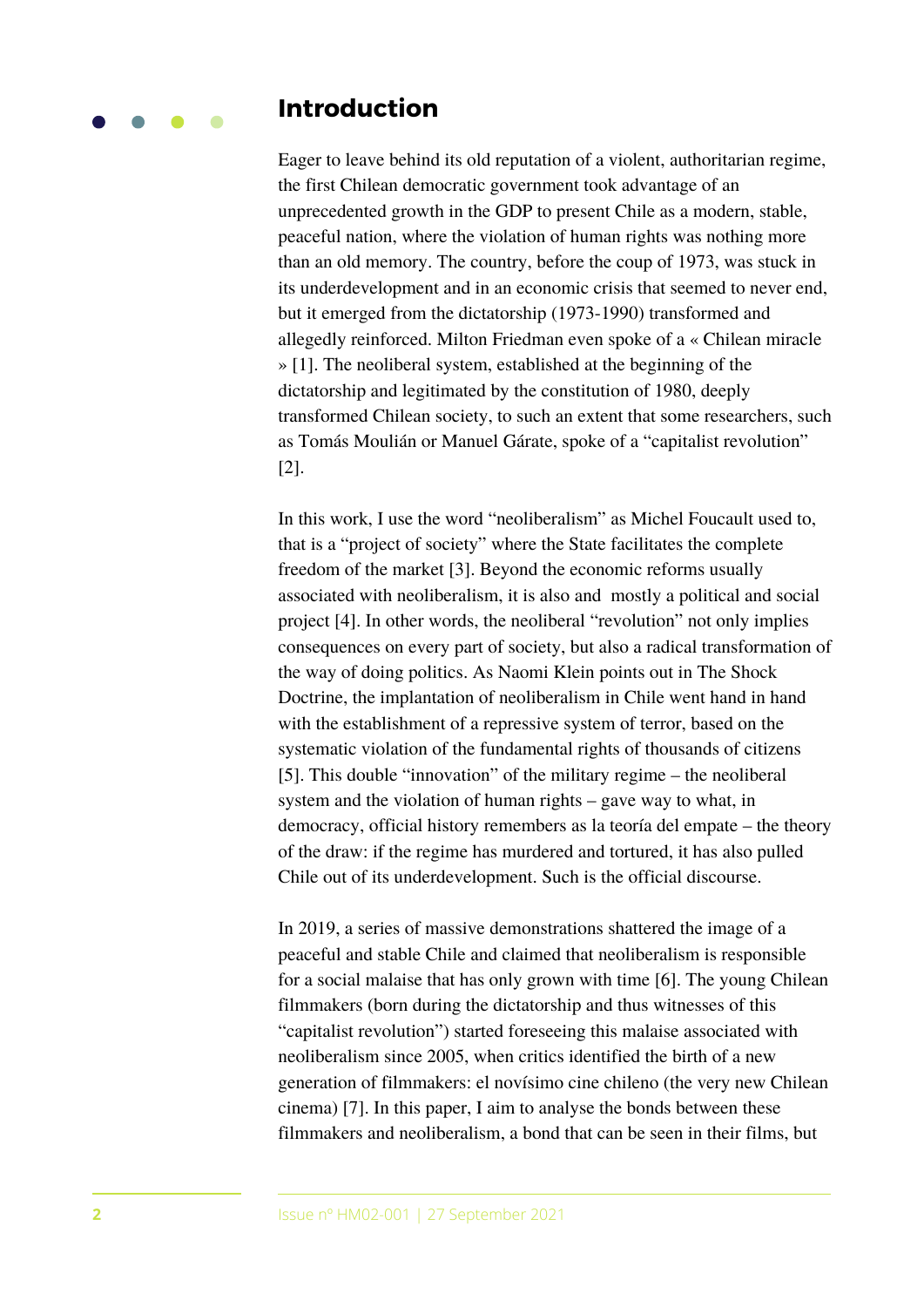also in their practices of production.

# **Nuevo Cine Chileno vs Novísimo Cine Chileno**

To understand who these filmmakers are, one must go back to the 1960s and their political and cultural context. Indeed, the 1960s are a period of political tumult: every field of society is politicized and polarized, and maybe most especially the field of art and culture. All this leads to the birth of a militant cinema, thought of as a tool of social change, supposed to fight cultural imperialism [8] by developing a truly Latin-American cinema ready to reveal to the world the reality these countries are experiencing. That cinema is the *Nuevo Cine Chileno* – the New Chilean Cinema. The audience, not used to this kind of cinema, is rather indifferent to these films [9]. However, if they are unsuccessful in Chile, the films are celebrated in foreign (mostly European) film festivals and thus Chilean Cinema makes its first appearance on the international scene.

Of course, the coup puts an end to this artistic tumult. The new regime sees a threat in these practices and immediately decides to end them: making films in Chile has become practically impossible [10]. Facing this new reality, most filmmakers go into exile and, from abroad, they keep working on a cinema that has now become a weapon of resistance [11] and that relies on a transnational web of cooperation. This new filmmaking, though, will remain essentially in European theatres, as censorship was severe in Chile.

The establishment of neoliberalism in Chile has obvious consequences on cinema. Production is now fragmented whereas in the 1960s production was rather centralized. In 1984, there were 57 production companies, even though practically no film was produced [12]. The little theatres disappeared quickly from each neighbourhood in favour of big multiplexes where Hollywoodian productions monopolized the screens. Unprotected by the state, the Chilean producers were forced to diversify their production and turn to television (which was quickly becoming essential in Chilean society) and publicity.

It is in this context that the novísimos filmmakers were born. Even though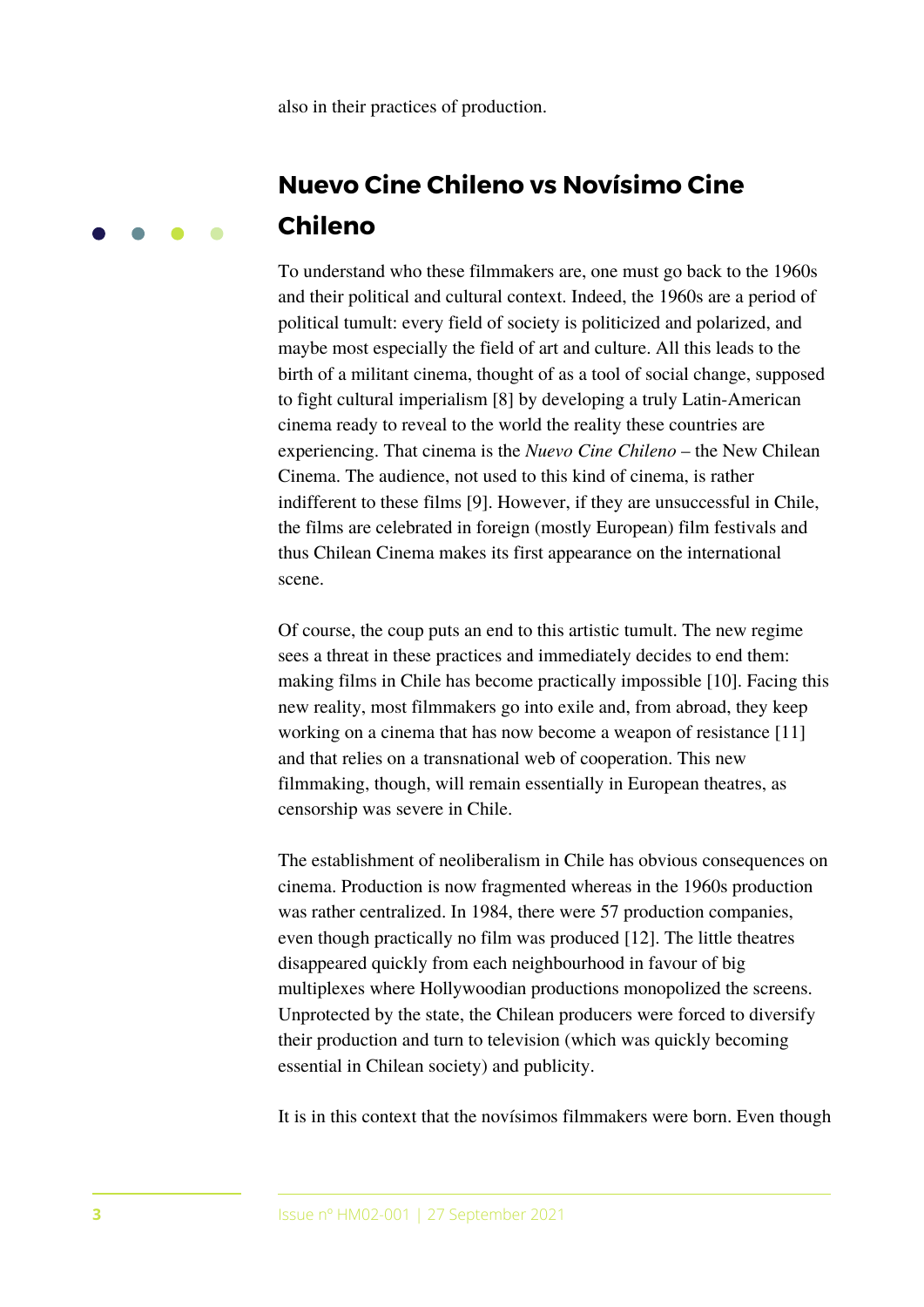critics have identified these filmmakers as a new "generation", the filmmakers themselves have never made part of their will to belong to a group, to a movement (artistic or political), nor even to a generation [13]. However, a few common points between these filmmakers stands out. All of them were born after the coup and therefore grew up in an authoritarian context where access to culture was complicated. Still, they seem to share common influences (a mixed influence of Hollywood – Spielberg, Lucas, Scorsese, Coppola – and auteur Chilean and International Cinema – Ruiz, Littin, the Dardenne Brothers, Jarmusch, Kaurismäki, etc.) [14] and common preoccupations. Thus, they seem fascinated by the "intimate space as a territory of conflict" [15] and in consequence they explore issues such as the disintegration of social bonds (La Sagrada Familia, Sebastián Lelio, 2005); the alienation of individuals (Carne de Perro, Fernando Guzzoni, 2012 ; La Nana, Sebastían Silva, 2008); criminality (Tony Manero, Pablo Larraín, 2008 ; Matar a un Hombre, Alejandro Fernández Almendras, 2014); the incompetence of the political class (Aquí no ha Pasado Nada, Alejandro Fernández Almendras, 2016); or the impact of the collective trauma the country experienced during the dictatorship (No, Pablo Larraín, 2012 ; Los Perros, Marcela Said, 2017) [16].

Finally, regarding the reception of their films in Chile, it is similar to that of the films of the 1960s – that is, celebrated abroad and largely ignored in Chile. However, the growing recognition of Chilean Cinema abroad, and most specifically in the most mainstream festivals in the US (the Academy Awards), seems to have created a feeling of collective enthusiasm regarding certain local films, such as Pablo Larraín's No, the first Chilean film to be nominated to an Oscar, Sebastián Lelio's A Fantastic Woman, the first Chilean film to win said award and, more recently, Maite Alberdi's Agente Topo, the first Chilean documentary film to be nominated.

## **The novísimos at neoliberalism's service?**

The apparently apolitical stance of the *novísimos* led some researchers to accuse them of being one more agent of neoliberalism. Thus, Carlos Saavedra [17], Nelly Richard [18], Roberto Trejo [19], or Ximena Póo, Claudio Salinas and Hans Stange [20], denounce the individualistic side of the films, where the collective fights of the 1970s are omitted, in favour of representations centred on individuals. In that sense, there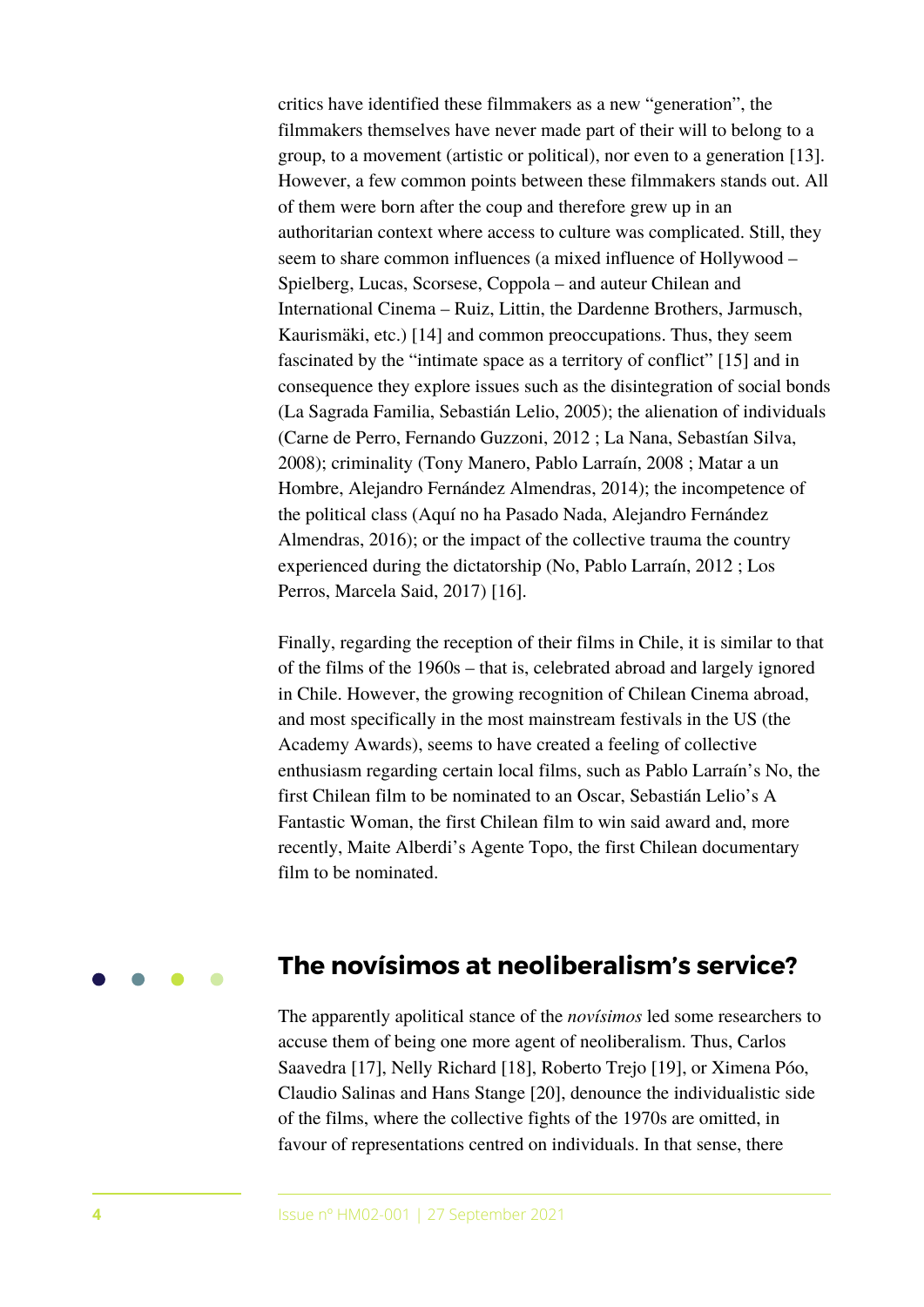would be no critical position regarding the neoliberal politics and the social inequalities, that divided the country and allegedly ignored, to highlight the "little worries" of everyday life: romantic breakups, unrequited love, and dysfunctional families – the misery in which many Chileans still experience becoming, according to these researchers, not much more than a simple décor.

Thus, Carlos Saavedra states that, in a few decades, Chilean cinema has experienced a shift from a realistic and politically committed filmmaking centred on the historical context and a collective and continental project of construction of the Latin American identity, to an intimist and subjective filmmaking which, according to Saavedra, offers a depoliticized, acritical, and ahistorical version of reality. In that sense, the characters are so obnubilated by their own issues, that the historical reality the country is experiencing disappears: the social subject of the 1960s becomes an individual "I" – multifaceted and completely disconnected from the public sphere, in tune with the neoliberal context [21].

The rise of the individual in the *novísimos*' films goes hand in hand with a work on affects. I use this concept in the same way Gilles Deleuze and Felix Guattari did – not so much as a *feeling* (personal and individual) as the capacity to affect and be affected [22]. In the films of which I speak, the characters are affected by the historical context in which they evolve – they are anguished, depressed, lonely – and, at the same time, the works try to affect the spectator using a series of techniques I will detail later. For Nelly Richard, this is an issue because this affective cinema trivialises extremely complex historical processes, thus participating in the depoliticization of the Chilean citizens by refusing to question the official discourses regarding neoliberalism, but also (and foremost) regarding the recent past of the country [23]. The goal would thus be simple: to depoliticize the understanding today's spectators have of their country's recent past, since films are meant to be massively consumed., [24].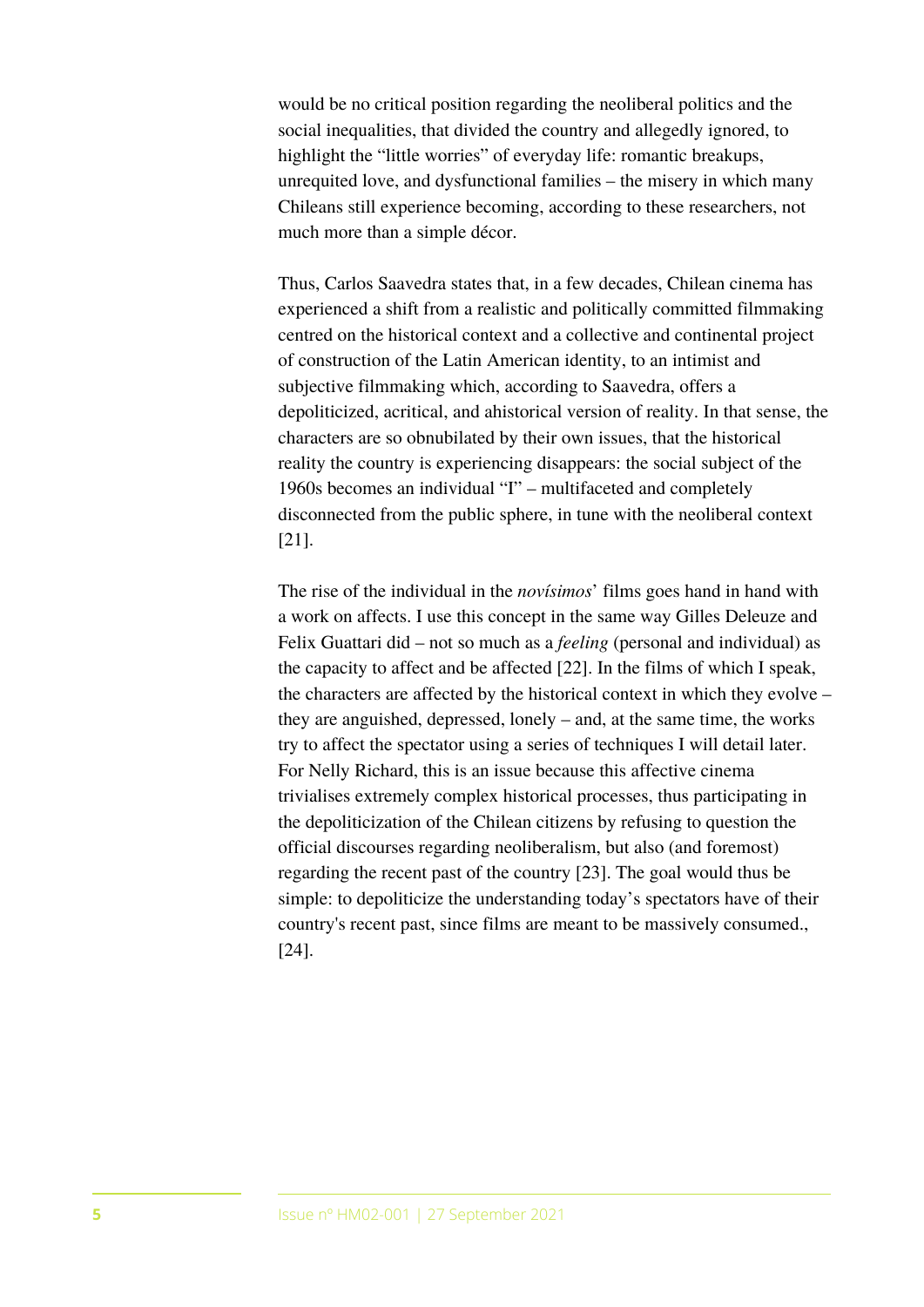# **Neoliberalism: the resurgence of the traumatic past in the novísimos' films?**

This opinion is, however, questionable. Using the example of *No* (Pablo Larraín, 2012), it cannot be denied that the film rejects the official version of the history of the referendum (in 1988, a referendum is called to know if Chilean citizens want to keep Augusto Pinochet as head of State, which will result in the fall of the dictator and the return of democracy), which tends to present it as a heroic fight of the Chilean people [25]. However, the film shows that the referendum was nothing more than a mediatic construction built within the neoliberal system, with the tools made available by neoliberalism [26]. Larraín understands the referendum – organized, let us not forget, by General Pinochet – as a pact on which Chilean democracy will be built [27]. Far from showing the inexistence of popular resistance, Larraín aims to show that the political parties and the media hold the power and kept quiet, as they had done during the dictatorship. Numerous atrocities were committed during the seventeen years of Pinochet's dictatorship, including the establishment of an economic system which amplifies social inequalities [28]. Such is the first criticism towards neoliberalism found in the film: the referendum is organized and led by white, privileged men, all in favour of neoliberalism, while the popular classes, the indigenous communities, and the minorities were excluded from the political and economic decisions taken in democracy [29].

It is undeniable that the novísimos make films centred on the figure of the individual. Nevertheless, I read in this aesthetic, not so much as a vindication of individualism but as a representation of the extreme loneliness in which these characters are forced to live, in the context of neoliberalism [30]. Since neoliberalism is an economic system that implies drastic political and social measures [31], it has transformed the behaviours and has favoured the development of that individualism the novísimos aim to represent. They stage isolated characters who practically never interact with others. They are represented alone, but also trapped, isolated, victims of the violence inflicted by extreme loneliness as a result of the complete transformation of society following the establishment of neoliberalism [32]. On the screen, this gives way to a feeling of imprisonment, which often goes hand in hand with a feeling of claustrophobia that suffocates the characters, stuck in extreme close-ups [33]. A relatively abundant use of blurred images and an often-disturbing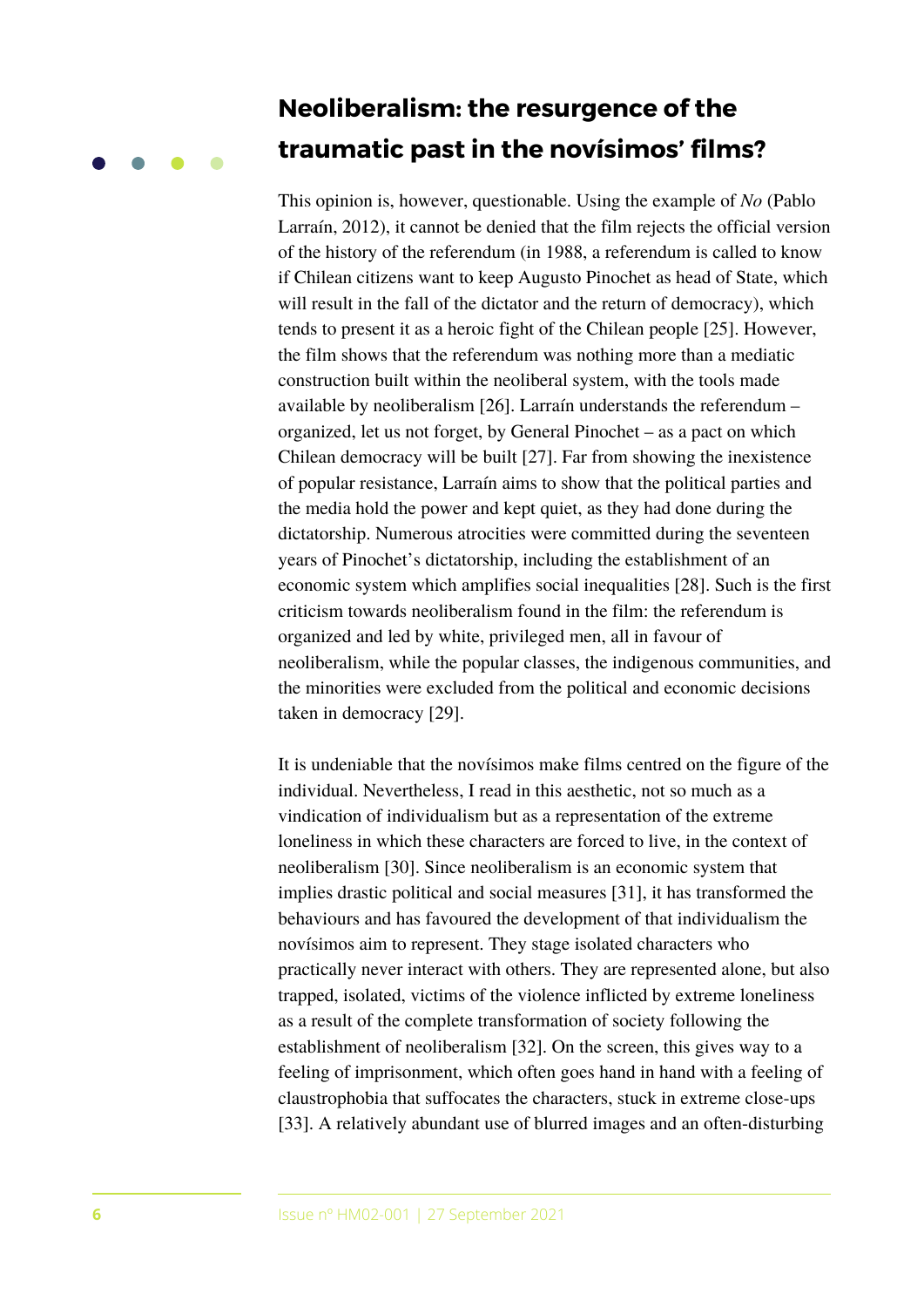soundtrack allow for the representation of a deliberately fragmented (sometimes even deformed) reality, just as they push the spectator and force them to wonder about what is happening on the screen, in a process of detachment similar to that used by Bertolt Brecht in theatre [34]. This technique of detachment, at least as Brecht understood it, was first and foremost a political act that drew away from a trivial representation of history, at the same time as it did not necessarily reject affects and, instead, forced the spectator to question themselves regarding their own affective reactions while watching the piece [35]. In other words, an affect-centred representation is not necessarily apolitical.

These various techniques highlight the destruction of social relations, as a result of the dictatorship – which banalized violence, fear, denunciation – but also as a result of neoliberalism – which corrupted these relations by favouring rentability and productivity over empathy and solidarity. Far from offering a vindication of individualism, the films illustrate the need to create a tolerant society where minorities would have a voice, to create laws that would protect everyone's wellbeing, and to listen to the feeling of discontentment regarding an economic system that has increased social inequalities. Thus, if it is true that the films stage individual characters, they nonetheless acquire a collective dimension [36]: these glimpses into individual sufferings suggest that these personal experiences are endlessly repeated in a country that has not been able to deal with its traumatic past [37]. As individuals completely unable to communicate take the front of the stage, the films take, without a doubt, an affective aspect. The feeling of claustrophobia we mentioned earlier is everywhere in the novísimos' films and adds to a feeling of frustration, despair, anguish, regret, guilt, and fear, all these feelings suffocating the characters and affecting the spectator [38].

If the films take an interest in the way all this affects the individuals, they also take an interest in the causes of such effects. The novísimos seem to identify two causes: the weight of a traumatic past that has not been assimilated and the drastic transformations society experienced after the establishment of neoliberalism. Thus, and using Slavoj Žižek's typology of violence, the films illustrate the way subjective (visible and identifiable) violence, symbolic violence (held in language), and systemic violence (associated with the consequences of the political and economic system) [39] are interconnected. This violence and the emotions it creates are thus not trivial and illustrates, instead, a feeling of malaise that goes beyond simple characters to embrace the whole of Chilean society. In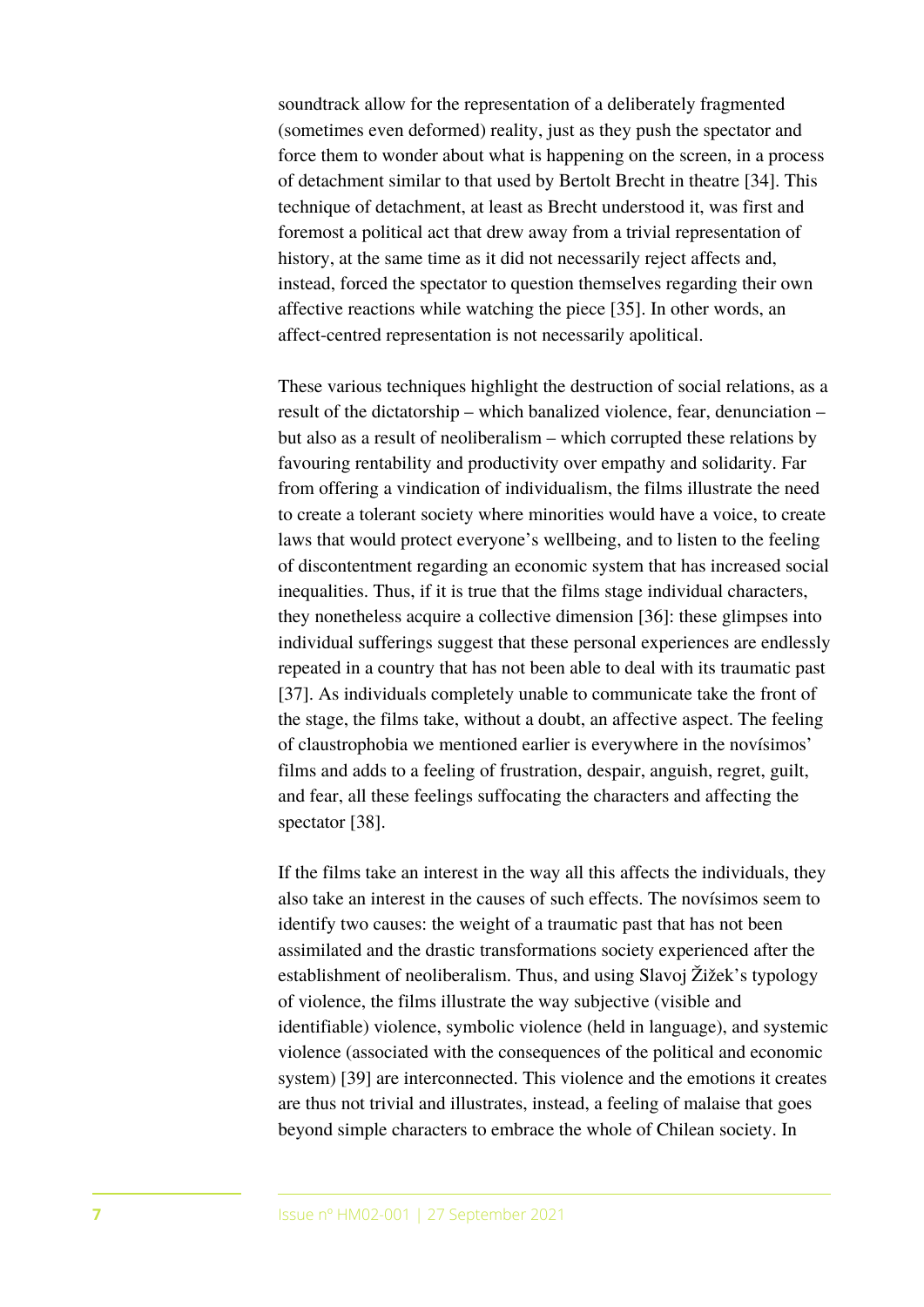that sense, the novísimos seem to claim the pertinence and the power of emotions in historical processes [40].

# **Criticizing the neoliberal system from inside**

Independently of the ideological discourse held in their films, the novísimos produce in Chile – a neoliberal state, inserted in a global context - showcases the population suffering from the neoliberal dogma. The main difference with the previous generation – openly anti-capitalist and anti-imperialist – is that today's filmmakers do not seem willing to escape the neoliberal practices that are the basis of the current film industry. On the contrary, they seem willing to use to their benefit the tools neoliberalism offers them.

The most revealing example of this is, without a doubt, that of Pablo Larraín, who does not hide his desire to attract a big audience. For each of his films, a considerable part of his budget is meant for marketing and distribution – two aspects largely monopolized by the majors in Chile, and still essential in a neoliberal context [41]. Thus, No was co-produced by Participant Media – an American independent production company specialized in films that hold a social content – which, without a doubt, has facilitated the film's nomination at the Academy Awards, the film's huge promotion (unprecedented in Chile) and, eventually, the film's commercial success [42]. The United States – the former enemy of the previous generation – therefore became attractive for this new generation, who sees in the giant of the North the hope of a commercial success of which the previous generation could not even dream of achieving. One of the main characteristics of this new generation is its transnational aspect [43]. Carne de Perro was co-produced by Chile, France, and Germany. No is a Chilean, Mexican, and North American co-production. Larraín cast Gael García Bernal, a Mexican star largely recognized in Hollywood, for the main role in No. Fernando Guzzoni joined the Résidence, a programme organized by the Cannes Film Festival that aims to help the young filmmakers "of the world" in the making of their first long feature by bringing them opportunities with French producers and opening the doors to the European circuit of festivals [44]. All this highlights the fact that it is a highly transnational cinema, which has generated a few doubts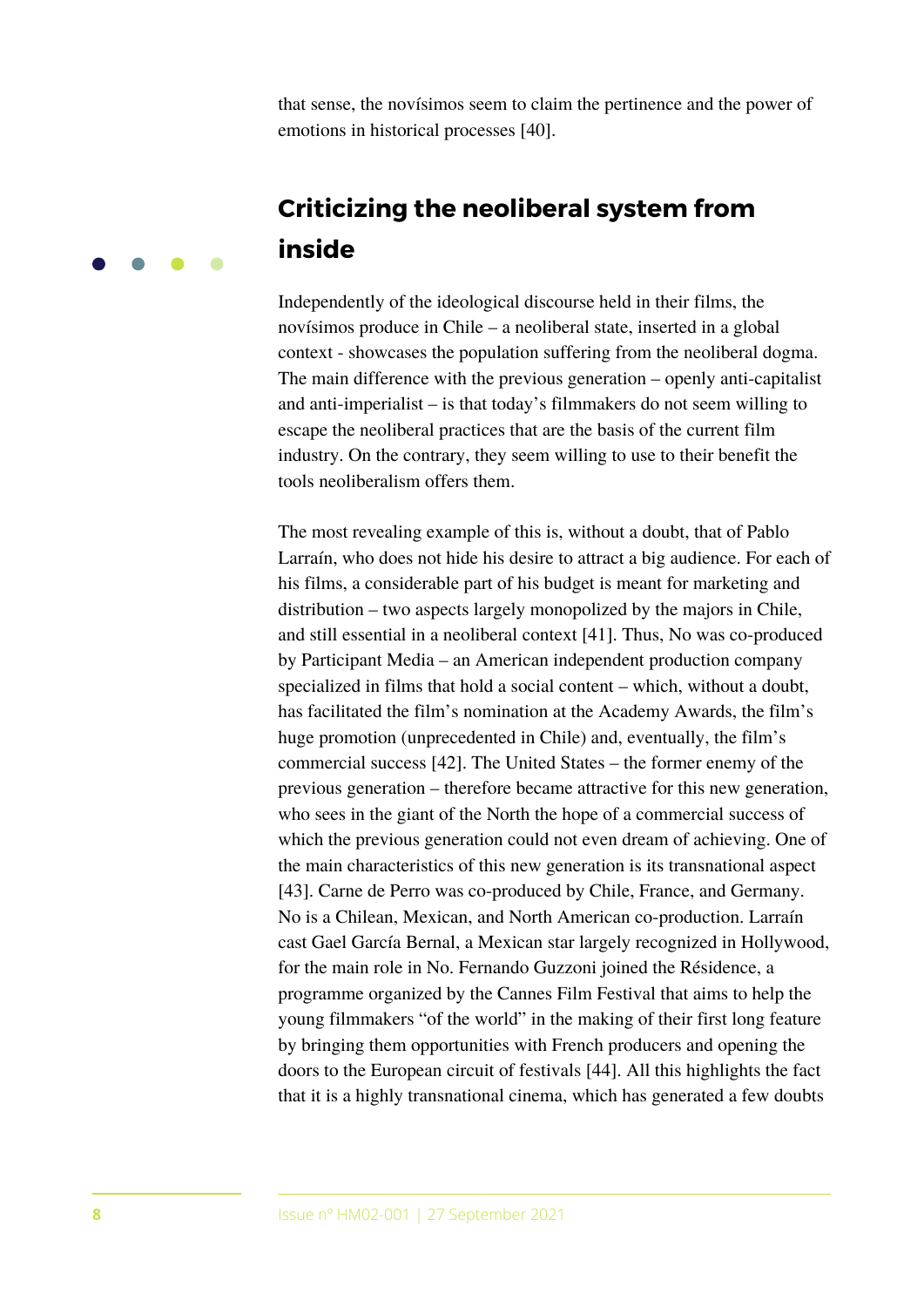among academics who wonder what the pertinence of such a filmmaking in terms of the construction of national identity is.

However, the transnational aspect of the novísimos might not only come from a desire to produce a globalized cinema but also and mostly of a need to find means to produce their films. Even though the Chilean State does participate in the production of many national films, its investment is quite minimal and only includes the production stage (thus disregarding, among others, the primordial stage of distribution) [45]. Making a film as a co-production thus allows Chilean filmmakers and producers to access foreign financings that are not comparable to what they can get in Chile. Thus, in France, filmmakers and producers can get grants for the making of the original soundtrack, scriptwriting, special effects, distribution, etc. In addition to having access to these various grants, the filmmakers also have access, through the system of coproduction, to a foreign public and up their chances to access the circuit of festivals where the film will acquire a prestige hardly accessible in Chile [46].

In other words, practices of production, deeply anchored in neoliberalism, do not prevent the novísimos from producing a discourse that is highly critical of the neoliberal system.

## **Conclusion**

The different analysis highlighted in this paper reveal tensions that have perdured in the Chilean society: the opposite opinions regarding the novísimos seem to be the reflection of a generational rupture between, on the one hand, a generation that has experienced a Chile organized around the idea of community and, on the other hand, a generation that has grown in the context of an economic system that has tried, as Pierre Bourdieu used to say, to destroy community [47]. Still, the novísimos wonder about the creation of a society in which the economy thrives and yet, people are unhappy. They ask themselves why and how neoliberalism was established in Chile and search for the consequences of such a model, not so much on an economic, political, and social aspect, but mostly on an emotional level. To do this, they actively use the means that neoliberalism offers – at the same time as severely criticising the neoliberal system.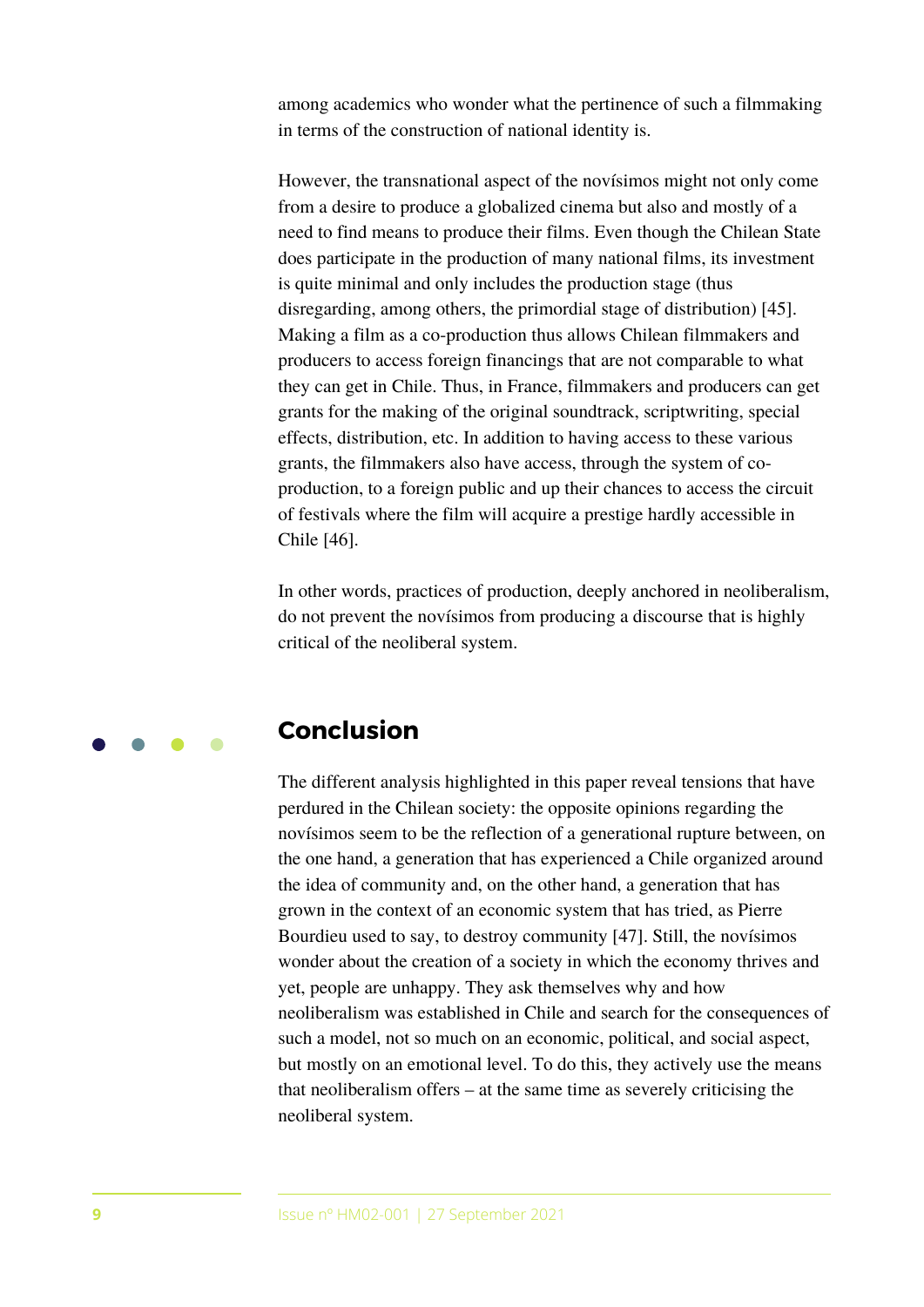

## **Sources and references**

[1] Friedman, M. & Szasz, T. (1992), The drug war as a socialista enterprise. Washington DC: The Drug Policy Foundation; Sigmund, P.E. (1983). The Rise and Fall of the Chicago Boys in Chile. SAIS Review, 3(2), 41.58. <https://doi.org/10.1353/sais.1983.0040>[Accessed 20/06/2021]

[2] Moulian, T. (1997). Chile actual: Anatomía de un mito. Santiago: ARCIS Universidad, p. 18; Gárate, M. (2012). La revolución capitalista de Chile: 1973-2003. Santiago: Ediciones Universidad Alberto Hurtado, p. 19.

[3] Foucault, M. (2004). Naissance de la biopolitique : Cours au Collège de France (1978-1979). Paris : Gallimard, p. 151.

[4] Ibid., p. 168.

[5] Klein, N. (2008). The Shock Doctrine. New York: Penguin Books, p. 15.

[6] See BBC Mundo. (2019). Protestas en Chile: cómo empezaron las protestas y qué hay detrás de la furia en "el paraíso de América Latina",

<https://www.bbc.com/mundo/noticias-america-latina-50130220>[Accessed 24/06/2021] And BBC. (2019). Chile protests: Social reform pledges fail to quell unrest. <https://www.bbc.com/news/world-latin-america-50166538>[Accessed 24/06/2021]

[7] Cavallo, A. & Maza, G. (2010). El novísimo cine chileno. Santiago: Uqbar Editores.

[8] Del Valle Dávila I. (2013). Crear dos, tres… muchos collages, es la consigna. El collage en el documental latinoamericano de descolonización cultural. Cinémas d'Amérique latine, (21), 42–55.<https://doi.org/10.4000/cinelatino.150>[Accessed 20/06/2021]

[9] Mouesca, J. (1988). Plano secuencia de la memoria de Chile : Veinticinco años de cine chileno (1960-1985). Santiago: Ediciones del Litoral, p. 41-44.

[10] Mouesca, J. op. cit., p. 137.

[11] Ibidem. p.144.

[12] Ibidem. p.163.

[13] Barraza, V. (2018). El cine en Chile (2005 - 2015): políticas y poéticas del nuevo siglo. Santiago: Editorial Cuarto Propio, p. 28.

[14] Horta, L. (2013). ¿Por qué filmamos lo que filmamos? Diálogo en torno al cine chileno: 1990-2010. Santiago: Cuarto Propio.

[15] Cavallo, A. & Maza, G, op. cit., p. 15.

[16] Podalsky, L. (2011). The politics of affect and emotion in contemporary Latin American Cinema. New York: Palgrave Macmillan, p. 8.

[17] Saavedra, C. (2013). Intimidades desencantadas. La poética cinematográfica del dos mil. Santiago: Cuarto Propio.

[18] Richard, N. (2014). Memoria contemplativa y memoria crítico-transformadora. Sobre la película No, de Pablo Larraín, La Fuga, https://www.lafuga.cl/memoriacontemplativa-y-memoria-critico-transformadora/675 [Accessed 20/06/2021]

[19] Trejo, R. (2009). Cine, neoliberalismo y cultura. Crítica de la economía política del cine chileno contemporáneo. Santiago: Arcis, p. 96.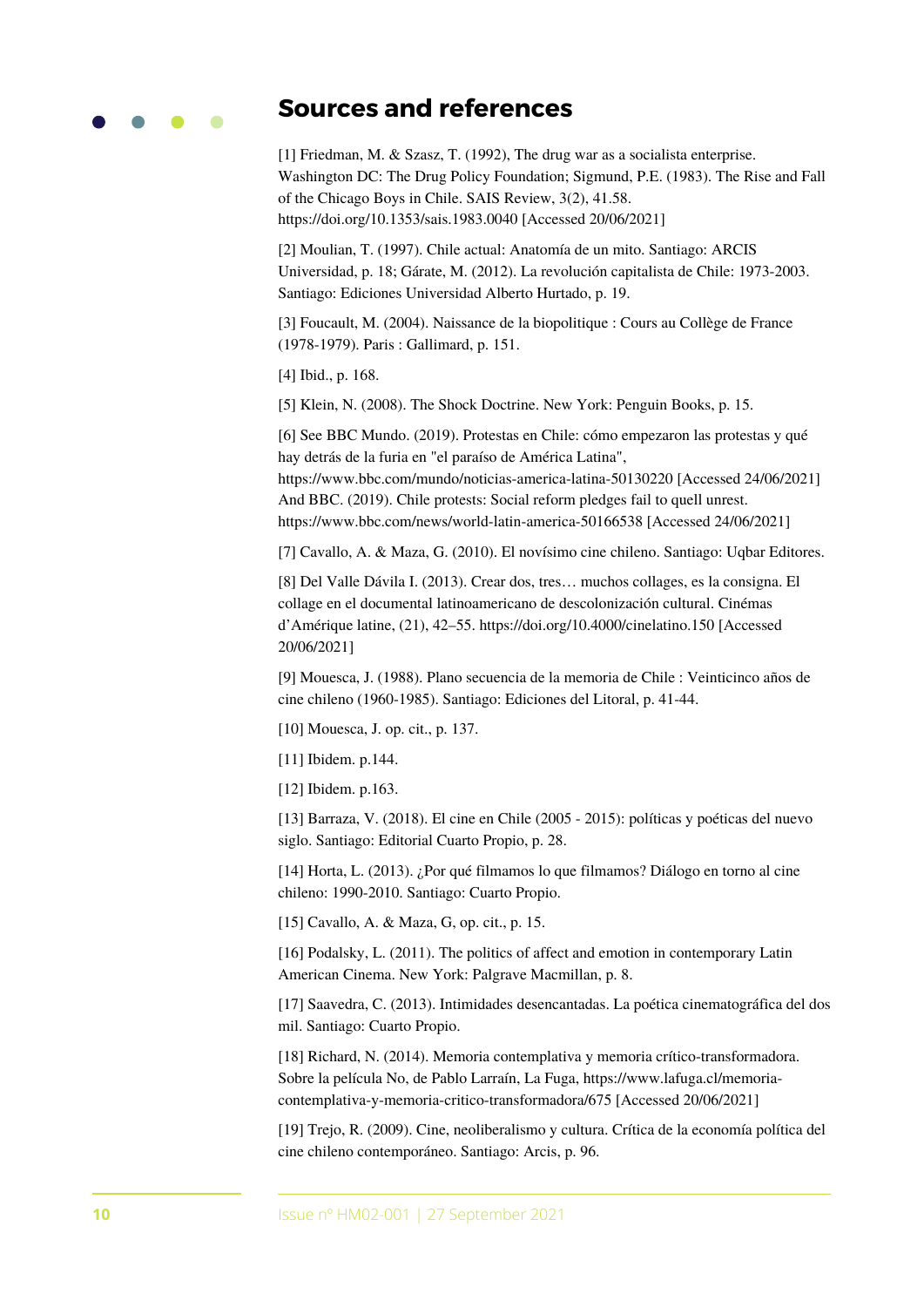[20] Póo, X. & Salinas, C. & Stange, H. (2012). Políticas de la subjetividad en el "novísimo" cine chileno. Comunicación y Medios, nº26, p. 10.

[21] Saavedra, C. Op. cit., p. 11.

[22] Deleuze, G. & Guattari, F. (1980). Capitalisme et Schizophrénie : Mille Plateaux. Paris : Les Éditions de Minuit, p. 318.

[23] Nelly, R. Op. cit.

[24] Ibid.

[25] See the Museum of Memory and Human Rights' programme for the 31st anniversary of the referendum.

[https://ww3.museodelamemoria.cl/cartelera/programacion-especial-para-conmemorar](https://ww3.museodelamemoria.cl/cartelera/programacion-especial-para-conmemorar-el-plebiscito-1988/)el-plebiscito-1988/ [Accessed 20/06/2021]

[26] García, A. (2017.) Publicidad, Televisión y Estética Neoliberal en *No* de Pablo Larraín. *Revista de Teoría del Arte* nº29, p. 115-128. <https://revistaderechoeconomico.uchile.cl/index.php/RTA/article/view/46340/48334> [Accessed 20/06/2021]

[27] Chernin, A. (2013). Entendiendo a Pablo Larraín. La Tercera.

[28] García, A. Op. cit.

[29] Salazar, G. & Pinto, J. (1999). Historia Contemporánea de Chile II: actores, identidad y movimiento. Santiago: LOM, p. 169.

[30] Barraza, V. Op. cit., p. 25.

[31] Klein, N. Op. cit., p. 79.

[32] Jung, B. (2020). The Invisibilities of Political Torture: The Presence of Absence in US and Chilean Cinema and Television Edinburgh: Edinburgh University Press, p. 136.

[33] Ibid., p. 142.

[34] Brecht, B. (1979). Écrits sur le Théâtre 2. Paris : L'Arche, p.329.

[35] Kuhn, T. & Giles, S. & Silberman, M. (eds.). (2014). Brecht on Performance: Messingkauf and Modelbooks. London: Bloomsbury, p. 153.

[36] Jung, B. Op. cit., p. 132.

[37] Žižek, S. (1991). Looking Awry: An Introduction to Jacques Lacan through Popular Culture. Cambridge: MIT Press, p. 21-47; Barraza, V. (2013). Reviewing the Present in Pablo Larraín's Historical Cinema, Iberoamericana XIII, 159-172.

[38] Jung, B. Op. cit., p. 136.

[39] Žižek, S. (2008). Violence. New York: Picador, p. 2.

[40] Jung, B. Op. cit., p. 149.

[41] McClennen, S. (2018). Globalization and Latin American Cinema: Toward a New Critical Paradigm. Basingstoke: Palgrave Macmillan, p. 142.

[42] Ibidem, p. 120.

[43] Galt, R. & Schoonover, K. (2010). Global Art Cinema. New Theories and Histories. Oxford: Oxford University Press.